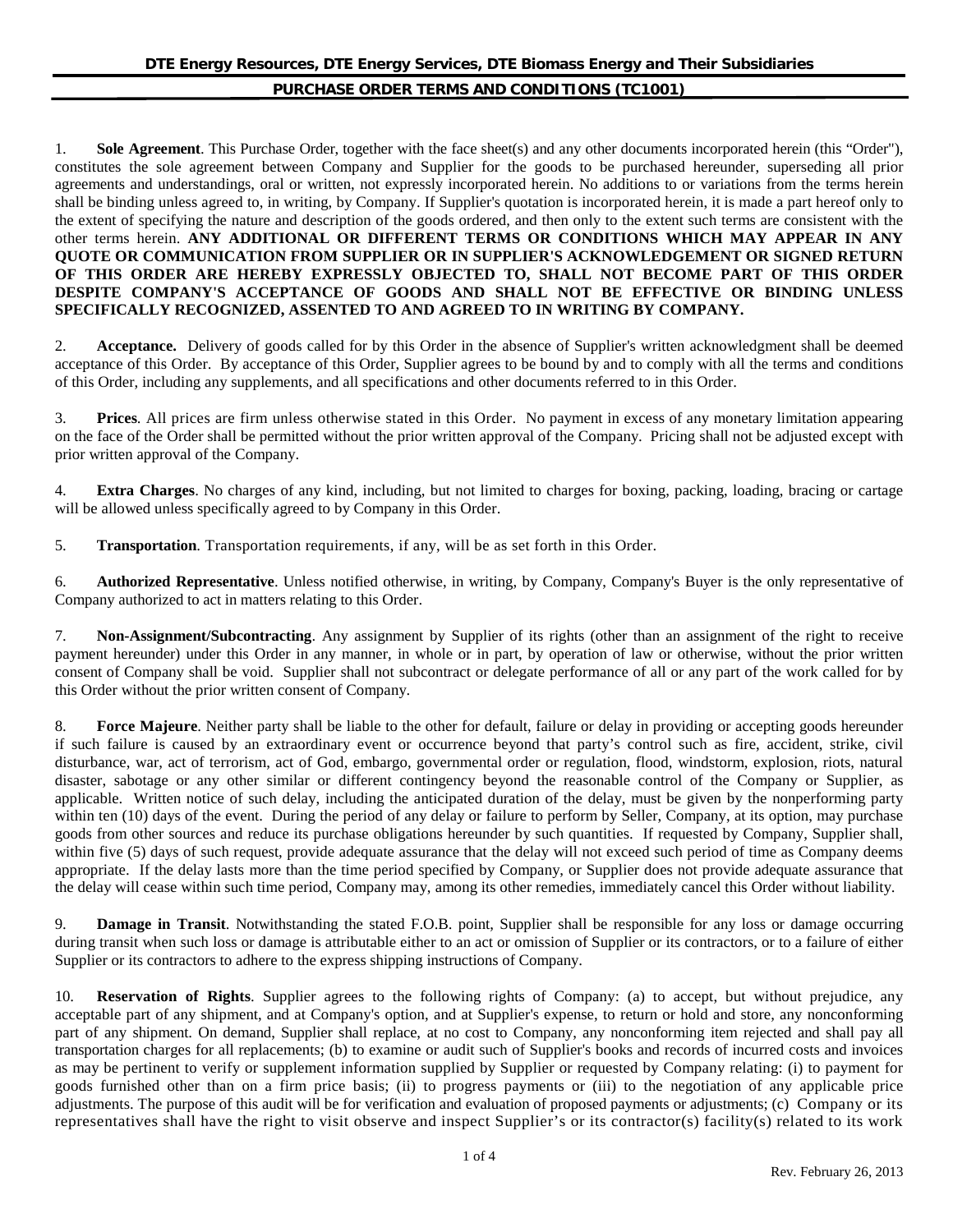hereunder. If as a result of Supplier failing to fulfill the above access and inspection requirements, Company is not able to inspect the goods prior to shipment, Company may, until the above access and inspection requirements are satisfied, refuse to pay, refuse delivery or return, at Supplier's cost, goods already delivered or accepted. The making or failure to make any inspection of, or payment for or acceptance of the goods, shall not impair Company's right to reject nonconforming goods, or to avail itself of any other remedies to which Company may be entitled.

11. **Delivery; Time is of the Essence.** Timely delivery is of the essence of this Order. If any goods are not delivered or services not performed within the time specified in this Order or within a reasonable time if no time is so specified, Company may refuse to accept such goods and cancel this Order and shall be relieved of all liability for any undelivered goods. Any additional transportation charges incurred to comply with the time specified in the Order in excess of those which would apply for the usual means of transportation shall be for the account of Supplier. In the event Supplier delivers the goods prior to their scheduled delivery date, Company may, at its option, (i) refuse to accept the goods and return them at Supplier's expense, or (ii) accept the goods but defer payment until the time when payment would have been due had the goods been shipped according to schedule.

12. **Payment Terms.** The time for payment of invoices shall be in accordance with the Payment Terms specified in this Order or if Payment Terms are not specified, payment shall be made within thirty (30) days after receipt of the conforming goods and receipt of a complete, correct and conforming invoice therefore.

13. **Changes**. Company may, at any time, and from time to time, by written change order direct or order any changes, additions or deletions in the goods to be supplied hereunder. If such changes, additions or deletions affect the Supplier's time for performance or price, Supplier shall promptly notify Company and, if appropriate, an adjustment in this Order will be negotiated. Failure to notify Company in writing within fifteen (15) days of receipt of the change order requesting such change, addition or deletion will result in a waiver by Supplier of such adjustment.

14. **Patents**. Supplier shall, at its own expense, indemnify, defend and hold harmless Company against any claim, suit or proceeding brought against Company which is based upon a claim, whether rightful or otherwise, that use of the goods furnished under this Order constitutes any infringement of any patent of the United States. Supplier shall pay all damages and costs, including legal fees, awarded against Company. In case the goods are held to constitute an infringement and the use of the goods is enjoined, Supplier shall, at its expense, after obtaining the concurrence of Company, either procure for Company the right to continue using the goods, replace the goods with substantially equal but non-infringing goods, modify the goods so they become non-infringing, or remove the goods and refund the purchase price and the transportation, installation and removal costs. This paragraph shall not apply to any goods manufactured to Company's detailed design. As to such goods Supplier assumes no liability whatsoever for patent infringement. The last two sentences shall not apply where Company merely issues a rating, duty, or performance specification.

15. **Warranty.** Supplier warrants that the goods furnished hereunder shall be free from defects in design, material, workmanship and title, shall conform in strict accordance with the specifications, samples, drawings, designs and other requirements (including performance specifications) of this Order, and shall be, unless otherwise specified, new and of the best quality. If at any time prior to one (1) year from the date that the goods are first used for the purposes intended by Company or four (4) years from the date of final acceptance by Company, whichever occurs first, it appears that the goods or any part thereof do not conform to these warranties and Company so notifies Supplier within a reasonable time after such discovery, Supplier, at its sole expense and after obtaining Company's concurrence, shall promptly correct such nonconformity or replace the nonconforming goods. The warranty period for such corrected or replaced goods shall be of an equal duration as the original warranty period and shall commence upon acceptance of such corrected or replaced goods. If Supplier fails to fulfill its obligations under this paragraph, Company may reject or revoke acceptance and cover by purchasing substitute goods or may proceed to make corrections or accomplish Supplier's work by the most expeditious means available. The cost of cover or correction performed by Company shall be for Supplier's account. Supplier's liability hereunder shall extend to all damages proximately caused by the breach of the foregoing warranties, including incidental damages such as removal and reinstallation costs, inspections costs and all shipping costs.

16. **Consequential Damages.** Company shall not be liable to Supplier for consequential damages of any kind, including, but not limited to, loss of anticipated profits or loss of use of or under utilization of Supplier's labor, facilities or equipment resulting from Company's performance or nonperformance of its obligations under this Order or in the event of Suspension or Termination of this Order pursuant to Paragraphs 22 and 23 respectively.

17. **For Work on Company's or its Customer's Premises.** If Supplier's performance under this Order involves work by Supplier on the premises of Company or one of its customers, Supplier shall take all necessary precautions to prevent the occurrence of any injury to person or damage to property during the progress of such work and shall comply with all applicable safety requirements, policies or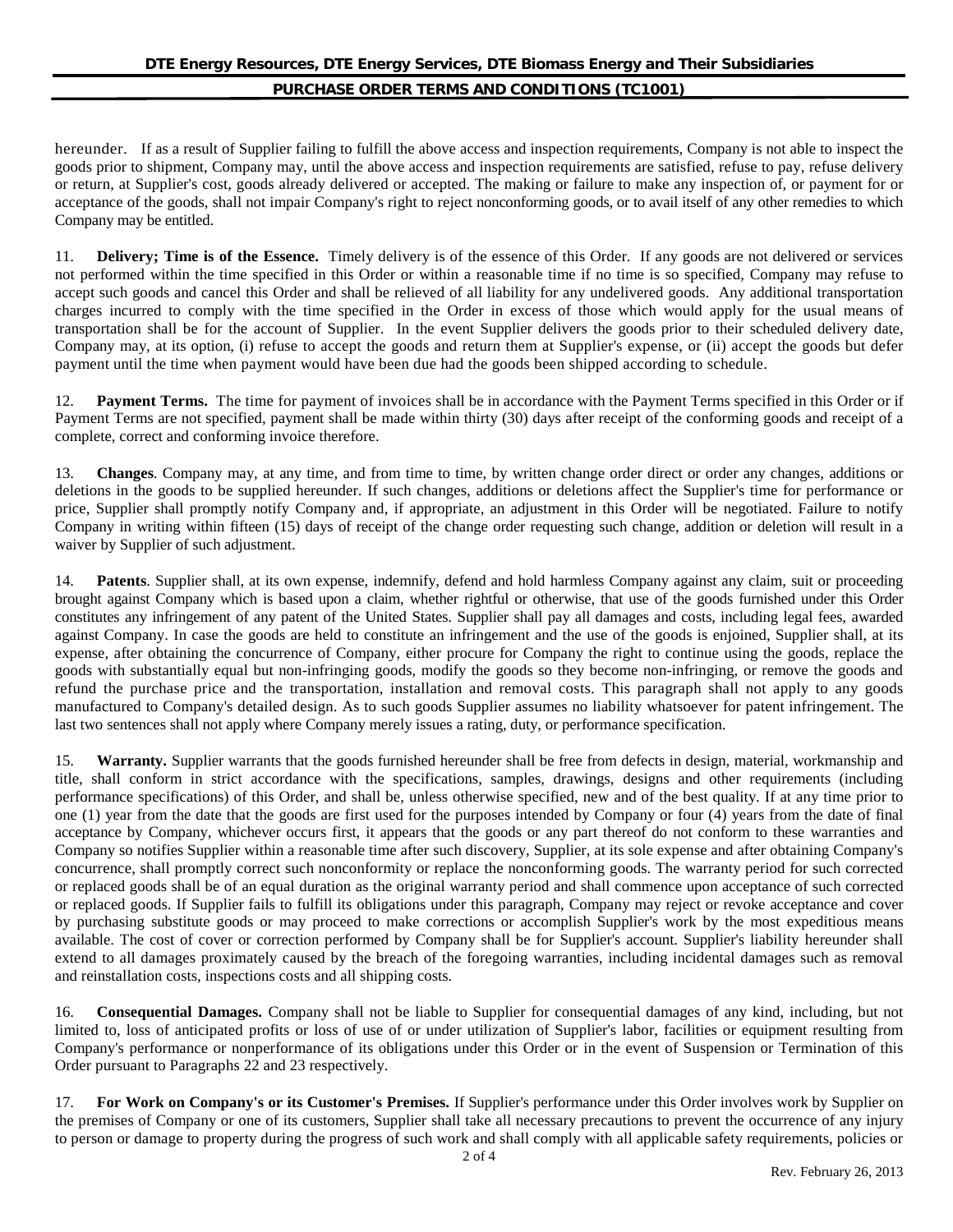procedures required by Company. Supplier shall obtain and maintain for the duration of any work hereunder insurance in forms and amounts satisfactory to Company which may include, but not necessarily be limited to: Comprehensive General Liability (including Contractual Liability coverage insuring the liabilities assumed herein) with minimum limits of liability of not less than \$1,000,000 each per occurrence for bodily injury (including death) and property damage: Automobile Liability and Employers' Liability insurance with minimum limits of liability of not less than \$1,000,000 per occurrence on a single limit basis; statutorily required Worker's Compensation and Employers' Liability (\$100,000) insurance; Excess Liability insurance covering loss in excess of the limits of other insurance policies required herein with minimum limits of liability of \$5,000,000. At Company's sole option and cost, Supplier shall procure Contractor Pollution Coverage insurance covering loss or damage associated with environmental hazards arising out of or in connection with the Services with minimum limits of liability of \$1,000,000.

18. **Publicity**. Information concerning Company matters, including press releases announcing the award of Company work, shall not be released publicly without the prior written consent of Company which may be withheld at its sole discretion.

19. **Compliance**. Supplier, in performing its work hereunder, shall ascertain and comply with all applicable Federal, State, and local laws, regulations, and ordinances, including, but not limited to, the Foreign Corrupt Practices Act of 1977, as amended, especially as it relates to payments or gifts to officials, employees, or representatives of foreign governments and Supplier agrees that it and all who act on their behalf shall fully and faithfully comply with that Act, and with all applicable trade or industry codes, regulations and standards. Where applicable the following provisions are hereby incorporated by reference in this Order: (a) Executive Order 11246, and 41 CFR Part 60, as well as 41 CFR Subpart 1-12.8, relating to Equal Employment Opportunity (b) Executive Order 11701, as amended, and 41 CFR Part 50-250, 41 CFR Part 60-250, relating to Disabled Veterans and Veterans of the Vietnam Era; (c) the Americans With Disabilities Act of 1990, Titles I and V.

20. **Indemnification**. Supplier assumes full responsibility for and agrees to save, indemnify, defend and hold harmless Company and its affiliates from any and all claims, losses, liabilities, damages to property, injuries (including, but not limited to, death) to persons (including, but not limited to, employees of Supplier and Company), fines, penalties, fees (including, but not limited to, legal fees), and all other costs and expenses of whatsoever kind or nature caused by, arising out of, or in any way resulting from, acts or omissions or misconduct or failure of Supplier, its directors, officers, employees, agents, subcontractors and/or subvendors at any tier, unless resulting from Company's sole negligence.

21. **Non-Waiver**. Failure or delay of Company to insist upon strict performance of any of the terms and conditions hereof, or to exercise any rights or remedies provided herein or by law, or to properly notify Supplier in the event of breach, or Company acceptance of or payment for any goods hereunder or approval of any design, shall not release Supplier from any of the warranties or obligations of this Order and shall not be deemed a waiver of any right of Company to insist upon strict performance hereof, or of any rights or remedies of Company as to any such goods (including the right to reject nonconforming goods or to revoke acceptance of such goods) regardless of when shipped, received or accepted, or of any right or remedy of Company as to any prior or subsequent default hereunder.

22. **Suspension**. Company may at its option, by written notice, direct Supplier to suspend all or any part of its work or to suspend deliveries upon ten (10) days notice. Supplier agrees to resume any suspended work or deliveries as soon as practicable after receipt of written instructions to do so from Company. Upon suspension of the work or deliveries hereunder, Supplier agrees to waive all claims for damages, including claims associated with the loss of use of or under utilization of Supplier's labor and facilities and the associated overheads thereon. If as a result of suspension, Supplier's costs for completing performance hereunder are increased over the costs Supplier would have incurred had the work or deliveries not been suspended, Supplier agrees to accept as its sole remedy for the suspension of the work or deliveries the amount of such increase. Supplier will include language identical to the preceding paragraph in all agreements entered into with third parties, including, but not limited to, vendors, sub-suppliers and contactors in furtherance of the work required under this Order.

23. **Termination**. Company may, at its option, by written notice, terminate this Order or any part thereof upon ten (10) days notice. Upon such termination, Supplier agrees to waive all claims for damages, including claims for loss of anticipated profits and claims for the loss of use or under utilization of Supplier's labor, facilities and equipment and the associated overheads thereon, and to accept as its sole remedy for termination the payment for goods delivered and accepted by Company prior to the date of termination and reasonable costs incurred by Supplier in terminating the work. Company shall have no liability whatsoever for goods which are Supplier's standard stock. Termination shall not relieve Supplier of any of its obligations for goods delivered hereunder, including but not limited to complying with all applicable warranties associated with such goods. Supplier will include language identical to the preceding paragraph in all agreements entered into with third parties, including, but not limited to, vendors, sub-suppliers and contractors in furtherance of the work required under this Order.